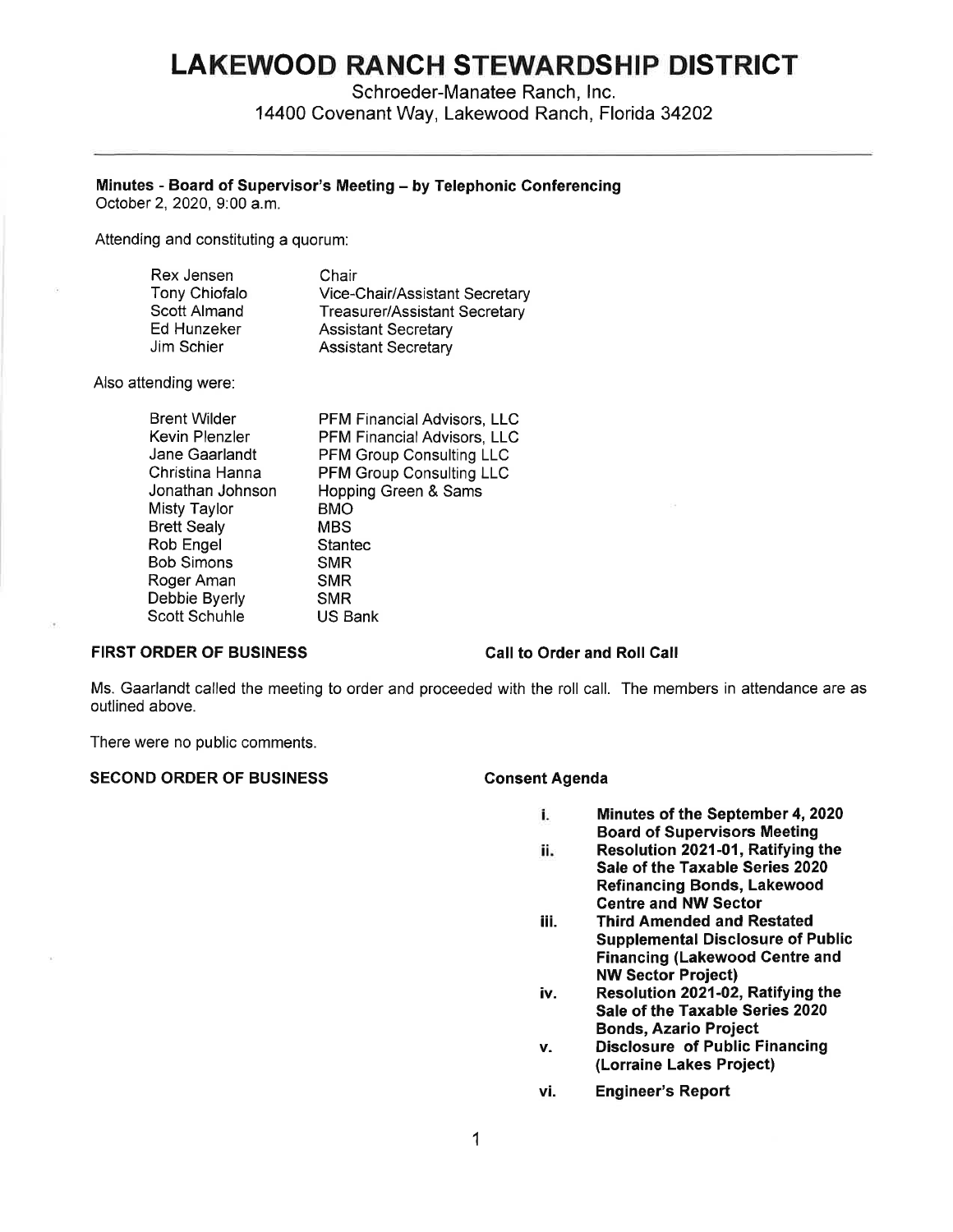- **Change Order No. 88 Under Specific Authorization No. 109 Stantec Waterside East-West Roadway Project**
- **Change Order No. 1 Frederick Derr** & **Company, Inc. Lakewood Centre CORE Phase 2 and SR-70 Turn Lanes 3 Deduction for Materials Purchase** & **Sales Tax**
- **Change Order No. 6 Ryangolf Corporation Uihlein Road Phase 3 with SR-64 FDOT Turn Lanes Remove, relocate and reinstall Control Structure 25**
- **Change Order No. 7 Ryangolf Corporation Uihlein Road Phase 3 with SR-64 FDOT Turn Lanes Conduit, furnish** & **install open trench, directional bore; pull** & **splice box; lighting conductors, light pole**
- **Change Order No. 17 E.T MacKenzie of Florida,, Inc. 44th Avenue East Phase V Credit 8" Concrete Sidewalk. Milled** & **Overlay and 4' Concrete Traffic Separator (these items were billed at 100% in original bid, credited 100% in CO-2 and again shown as credit in CO-6)**

Mr. Chiofalo presented the consent agenda.

On MOTION by Mr. Schier, seconded by Jensen, with all in favor, the Board of Supervisors of the Lakewood Ranch Stewardship District approved the items on the consent agenda.

### **THIRD ORDER OF BUSINESS Administrative Matters**

### **Consideration of Board Seat Adjustments**

Mr. Johnson noted that the District had reached the population threshold to transition the first seat over to a qualified elector, however, no qualified elector has registered to run for that seat so the Board is in the position to declare that seat vacant and appoint a qualified elector. Mr. Hunzeker is a qualified elector and has already served on the Board for quite a while, so it is just be a matter of adjusting Mr. Hunzeker's seat. Mr. Johnson asked that any action on the matter be tabled to the next meeting.

Mr. Hunzeker left the meeting.

### **FOURTH ORDER OF BUSINESS BUSINESS Business Matters**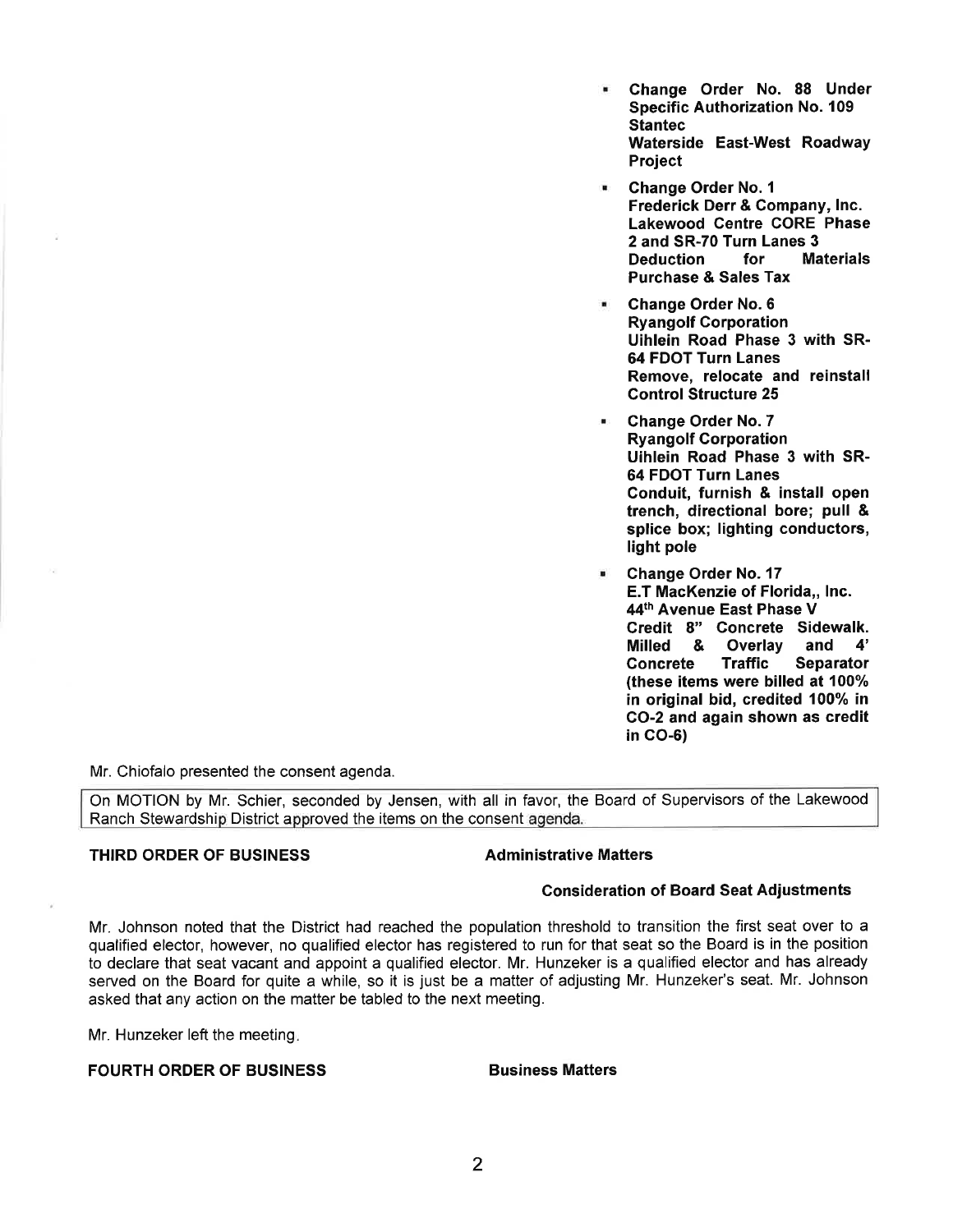### **Consideration of Financing Matters Relative to the Northeast Sector Phase 2B Bonds**

**A. Other Matters** (provided under separate cover)

Mr. Sealy provided an update noting that the bonds are scheduled to be priced on October 7<sup>th</sup> and requested that the meeting be continued to October 9<sup>th</sup> in order to allow for presentation of the documents with a tentative closing date of October 14th.

Mr. Johnson noted that the supplement assessment resolution would be presented at the October 9th meeting..

There were no other matters to consider.

### **FIFTH ORDER OF BUSINESS**

### **Boulevard South Phase II Consideration of Bid Award for Bourneside**

- **A. Award Recommendatio n Letter and Bid Tabulation**
- **B. Resolution 2021-04, Contract Award of**

Mr. Johnson noted that this contract will be funded by the funding agreement previously authorized by the Board with the Toll Brothers. The Funding agreement has been executed and is in place and will provide the source of funding for the project until such time that bonds might be issued to fund the project in the Spring. The recommended bidder has ensured that they will hold their pricing through April 2021 in case the Notice to Proceed is not issued until closer to that date.

Mr. Engel presented the recommendation to award the contract for Bourneside Boulevard South Phase II to Frederick Derr & Co., Inc. for the total bid amount of \$[3,695,582.](https://3,695,582.90)90.

On MOTION by Mr. Jensen, seconded by Mr. Almand, with all in favor, the Board of Supervisors of the Lakewood Ranch Stewardship District approved Resolution 2021-04, Award of Contract.

**SIXTH ORDER OF BUSINESS Consideration of Agreements with the District for Landscape and Irrigation Maintenance Services** 

- **<sup>44</sup>th A. Cepra Landscape, LLC - Ave. E; Uihlein to Bourneside**
- **B. NDL LLC (Natural Designs Landscaping) - Pine Warbler Place**

Mr. Engel presented the Cepra Proposal in the amount of \$[66,845.](https://66,845.90)90.

On MOTION by Mr. Jensen, seconded by Mr. Almand, with all in favor, the Board of Supervisors of the Lakewood Ranch Stewardship District approved the Cepra Proposal for Landscape and Irrigation Maintenance Services.

Mr. Engel presented the NDL Proposal in the amount of \$[7,557.](https://7,557.60)60. Mr. Simons provided details.

On MOTION by Mr. Almand, seconded by Mr. Jensen, with all in favor, the Board of Supervisors of the Lakewood Ranch Stewardship District approved the NDL Proposal for Landscape and Irrigation Maintenance Services.

**SEVENTH ORDER OF BUSINESS Consideration of Agreement between the District and Irrigation Design Associates, Inc. for Irrigation Installation Services and Materials - Uihlein Rd. Ph Ill; 44th Ave to S.R. 64** 

Mr. Engel presented the agreement with IDA. Total amount \$[153,620.50](https://153,620.50).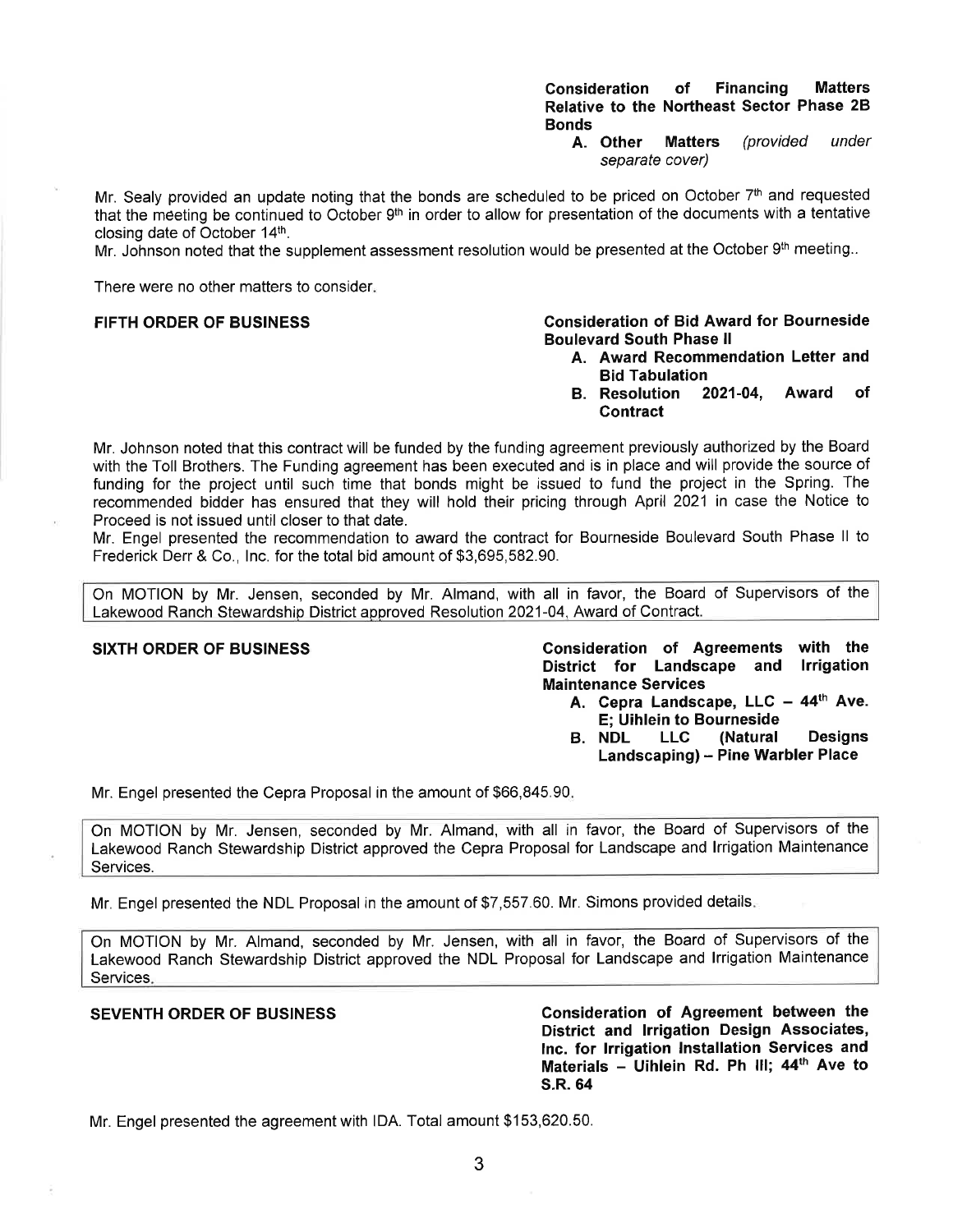On MOTION by Mr. Almand, seconded by Mr. Jensen, with all in favor, the Board of Supervisors of the Lakewood Ranch Stewardship District Approved the agreement with Irrigation Design Associates, Inc.

**EIGHTH ORDER OF BUSINESS Consideration of Agreement between the District and SMR Farms, LLC for Landscape Installation Services and Materials - Uihlein Rd. Ph Ill; 44th Ave to S.R. 64** 

Mr. Engel presented the agreement with SMR. Total amount [\\$272,077.00](https://272,077.00).

On MOTION by Mr. Jensen, seconded by Mr. Almand, with all in favor, the Board of Supervisors of the Lakewood Ranch Stewardship District Approved the agreement with SMR.

### **NINTH ORDER OF BUSINESS FINALLY RESISTING FINANCIAL Matters**

Mr. Almand presented for the Board's Consideration:

### **Draw Requests & Requisitions**

### **Requisition List for Draw No. 1 Azario Lakewood Ranch Project Series 2020 Bond**

On MOTION by Mr. Schier, seconded by Mr. Almand, with all in favor, the Board of Supervisors of the Lakewood Ranch Stewardship District approved Requisition List No. 1 for the Azario Lakewood Ranch Project.

> **Requisition List for Draw No. 37 Del Webb Series 2017 Bond**

On MOTION by Mr. Chiofalo, seconded by Mr. Schier, with all in favor, the Board of Supervisors of the Lakewood Ranch Stewardship District approved Requisition List No. 37 for Del Webb.

> **Requisition List for Draw No. 1 Indigo Expansion Area Project Series 2019 Bond**

On MOTION by Mr. Chiofalo, seconded by Mr. Schier, with all in favor, the Board of Supervisors of the Lakewood Ranch Stewardship District approved Requisition List No. 1 for the Indigo Expansion Area Project.

> **Requisition List for Draw No. 22 Lakewood Centre & NW Sector Series 2018 Bond**

On MOTION by Mr. Chiofalo, seconded by Mr. Schier, with all in favor, the Board of Supervisors of the Lakewood Ranch Stewardship District approved Draw No. 22 for Lakewood Centre & NW Sector.

> **Requisition List for Draw No. 15 Lakewood Centre North Pre-Funding**

On MOTION by Mr. Chiofalo, seconded by Mr. Schier, with all in favor, the Board of Supervisors of the Lakewood Ranch Stewardship District approved Draw No. 15, Lakewood Centre North - Pre-Funding.

> **Requisition List for Draw No. 10 Lakewood National and Polo Run Project Series 2017 Bond**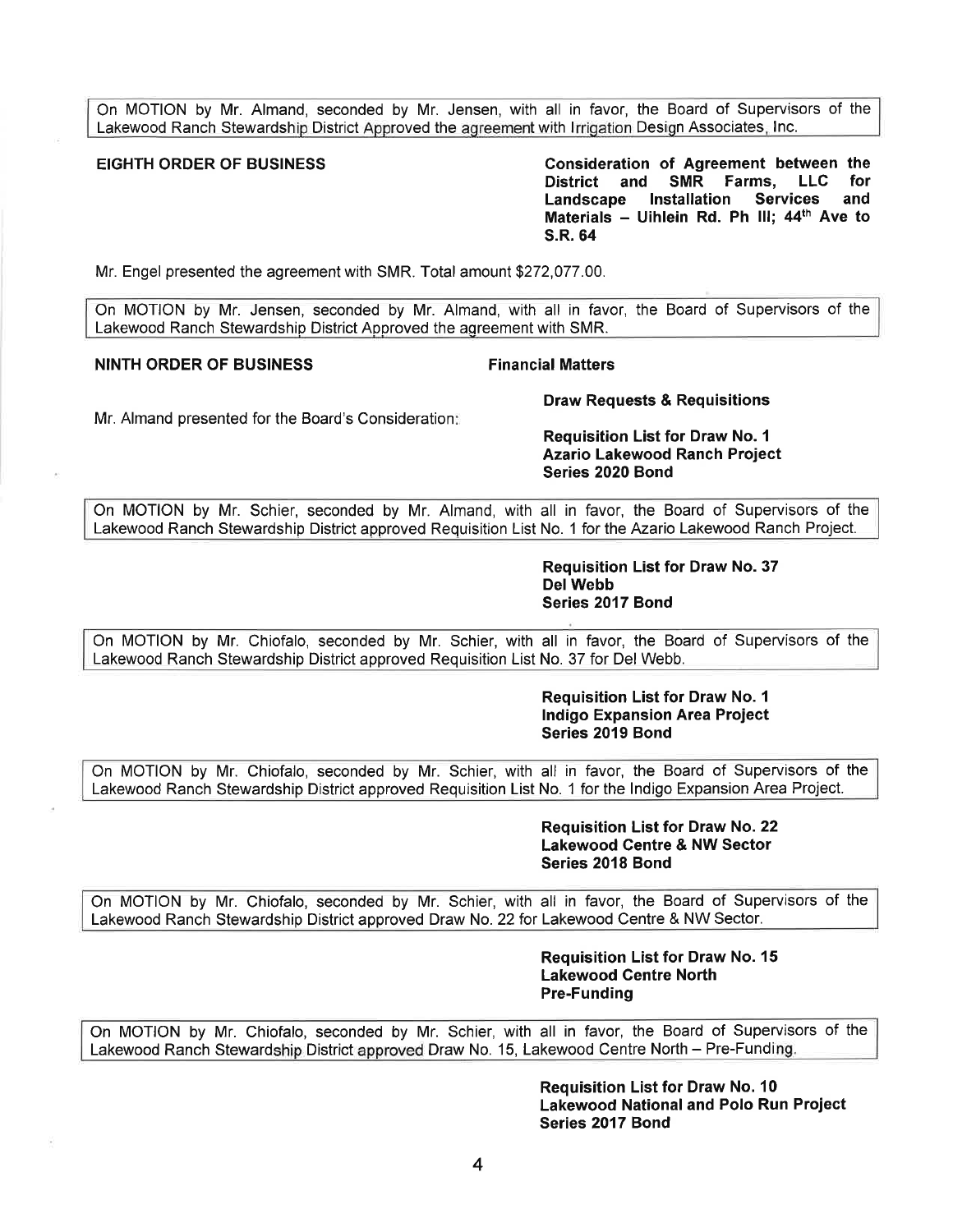On MOTION by Mr. Chiofalo, seconded by Mr. Schier, with all in favor, the Board of Supervisors of the Lakewood Ranch Stewardship District approved Draw No. 10 for Lakewood National and Polo Run Project.

### **Requisition List for Draw No. 20 Northeast Sector 2017 Note**

On MOTION by Mr. Chiofalo, seconded by Mr. Schier, with all in favor, the Board of Supervisors of the Lakewood Ranch Stewardship District approved Requisition List No. 20 for Northeast Sector.

> **Requisition List for Draw No. 10 The Villages of Lakewood Ranch South Pre-Funding - Landowner/County Construction Funding Agreement**

On MOTION by Mr. Chiofalo, seconded by Mr. Schier, with all in favor, the Board of Supervisors of the Lakewood Ranch Stewardship District accepted the Construction Funding and approved payment of Requisition List No. 10 for The Villages of Lakewood Ranch South.

## **TENTH ORDER OF BUSINESS** Compilation Report

No Comments

### **ELEVENTH ORDER OF BUSINESS STATES STAFF REPORTS**

Manager's Report - Ms. Gaarlandt reminded the Board that the Landowners Election is scheduled for November 3. Only the Landowner(s) or Proxyholder(s) are required to attend. Mr. Johnson will coordinate the forms with Mr. Perka.

**Attorney's Report - No Report** 

**Engineer's Report** – Mr. Engel presented for the Board's approval:

**Specific Authorization No. 119 Stantec General District Engineering Services (Fiscal Year 2020-2021)** 

On MOTION by Mr. Chiofalo, seconded by Mr. Almand, with all in favor, the Board of Supervisors of the Lakewood Ranch Stewardship District approved Specific Authorization No. 119, Stantec.

> **Change Order No. 2 Altec Lakes and Natural Areas, Inc. NE Sector Aquatic and Stormwater Management Maintenance Services Increase in Contract Scope**

On MOTION by Mr. Chiofalo, seconded by Mr. Almand, with all in favor, the Board of Supervisors of the Lakewood Ranch Stewardship District approved Change Order No. 2, Altec Lakes and Natural Areas, Inc.

5

### **TWELFTH ORDER OF BUSINESS SUPER SUPER SUPER SUPER SUPER SUPER SUPER SUPER SUPER SUPER SUPER SUPER SUPER SUPER SUPER SUPER SUPER SUPER SUPER SUPER SUPER SUPER SUPER SUPER SUPER SUPER SUPER SUPER SUPER SUPER SUPER SUPER SUP**

There were no Supervisor requests.

There were no audience comments.

### **THIRTEENTH ORDER OF BUSINESS Audience Comments**